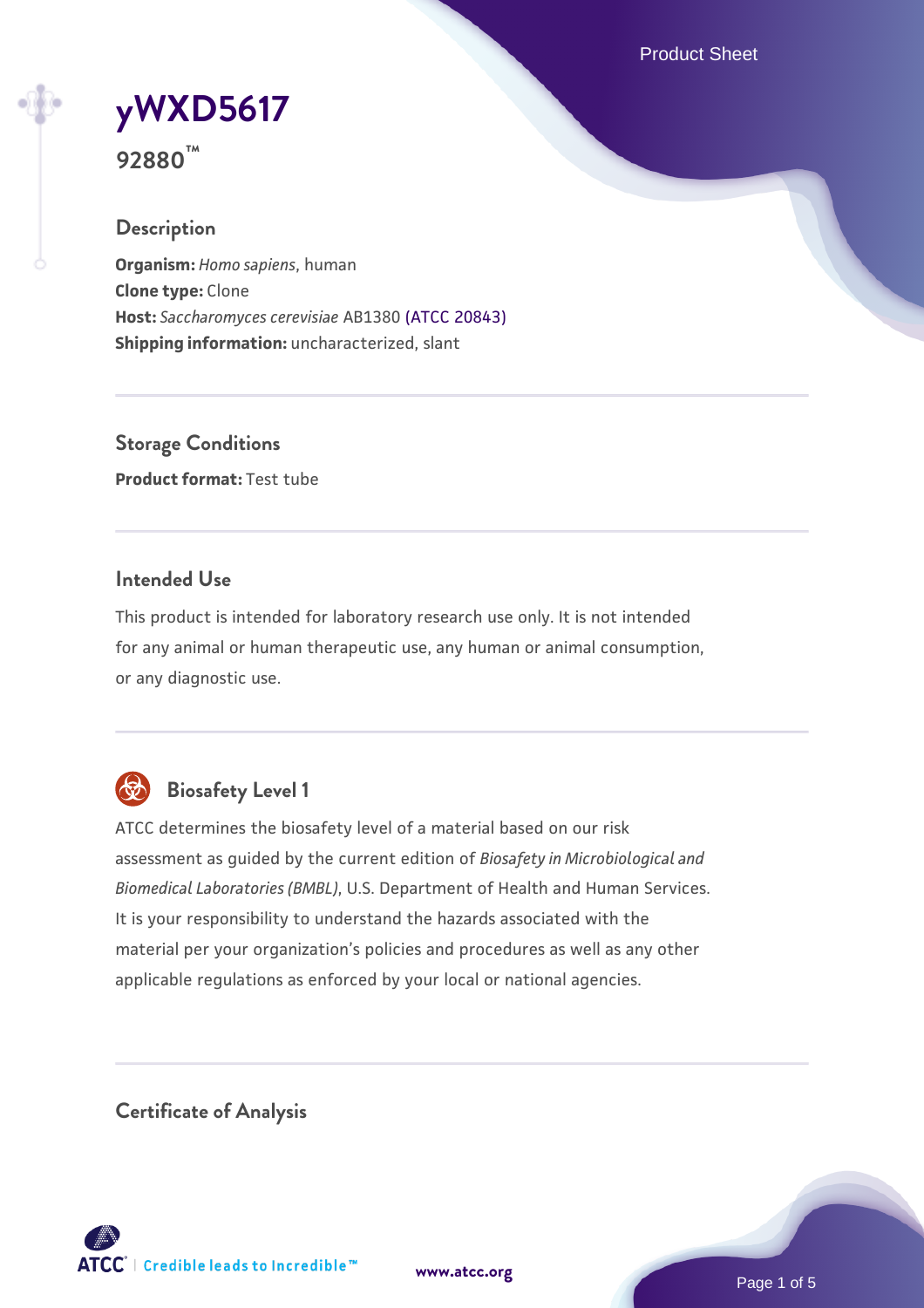

For batch-specific test results, refer to the applicable certificate of analysis that can be found at www.atcc.org.

#### **Insert Information**

**Type of DNA:** genomic **Genome:** Homo sapiens **Chromosome:** X X pter-q27.3 **Gene name:** DNA Segment, single copy **Gene product:** DNA Segment, single copy [DXS4565] **Gene symbol:** DXS4565 **Contains complete coding sequence:** Unknown **Insert end:** EcoRI

#### **Vector Information**

**Construct size (kb):** 290.0 **Intact vector size:** 11.454 **Vector name:** pYAC4 **Type of vector:** YAC **Host range:** *Saccharomyces cerevisiae*; *Escherichia coli* **Vector information:** other: telomere, 3548-4235 other: telomere, 6012-6699 Cross references: DNA Seq. Acc.: U01086 **Cloning sites:** EcoRI **Markers:** SUP4; HIS3; ampR; URA3; TRP1 **Replicon:** pMB1, 7186-7186; ARS1, 9632-10376

# **Growth Conditions**

**Medium:** 



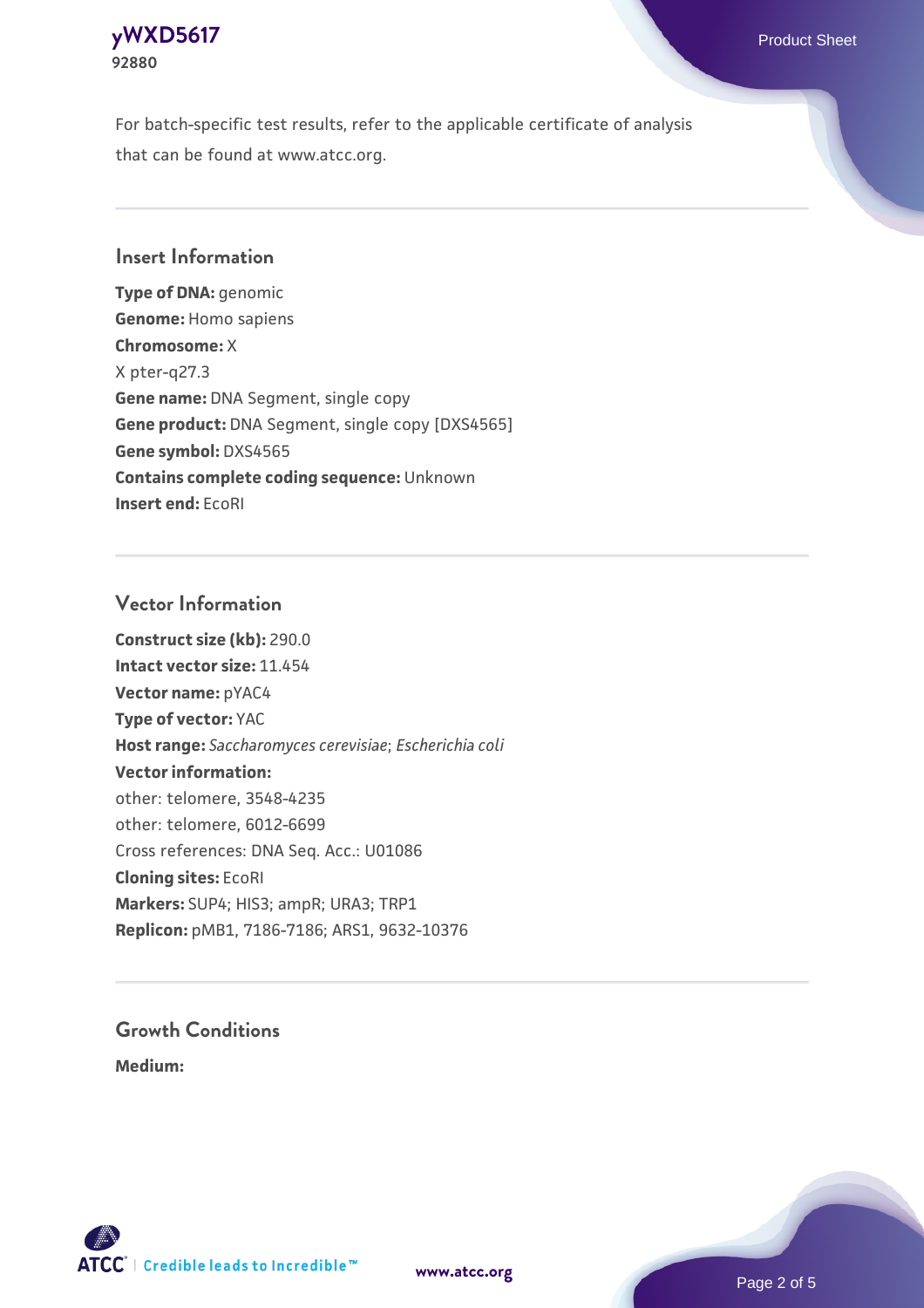**[yWXD5617](https://www.atcc.org/products/92880)** Product Sheet **92880**

[ATCC Medium 1245: YEPD](https://www.atcc.org/-/media/product-assets/documents/microbial-media-formulations/1/2/4/5/atcc-medium-1245.pdf?rev=705ca55d1b6f490a808a965d5c072196) **Temperature:** 30°C

#### **Notes**

More information may be available from ATCC (http://www.atcc.org or 703- 365-2620).

### **Material Citation**

If use of this material results in a scientific publication, please cite the material in the following manner: yWXD5617 (ATCC 92880)

#### **References**

References and other information relating to this material are available at www.atcc.org.

#### **Warranty**

The product is provided 'AS IS' and the viability of ATCC® products is warranted for 30 days from the date of shipment, provided that the customer has stored and handled the product according to the information included on the product information sheet, website, and Certificate of Analysis. For living cultures, ATCC lists the media formulation and reagents that have been found to be effective for the product. While other unspecified media and reagents may also produce satisfactory results, a change in the ATCC and/or depositor-recommended protocols may affect the recovery, growth, and/or function of the product. If an alternative medium formulation or reagent is used, the ATCC warranty for viability is no longer



**[www.atcc.org](http://www.atcc.org)**

Page 3 of 5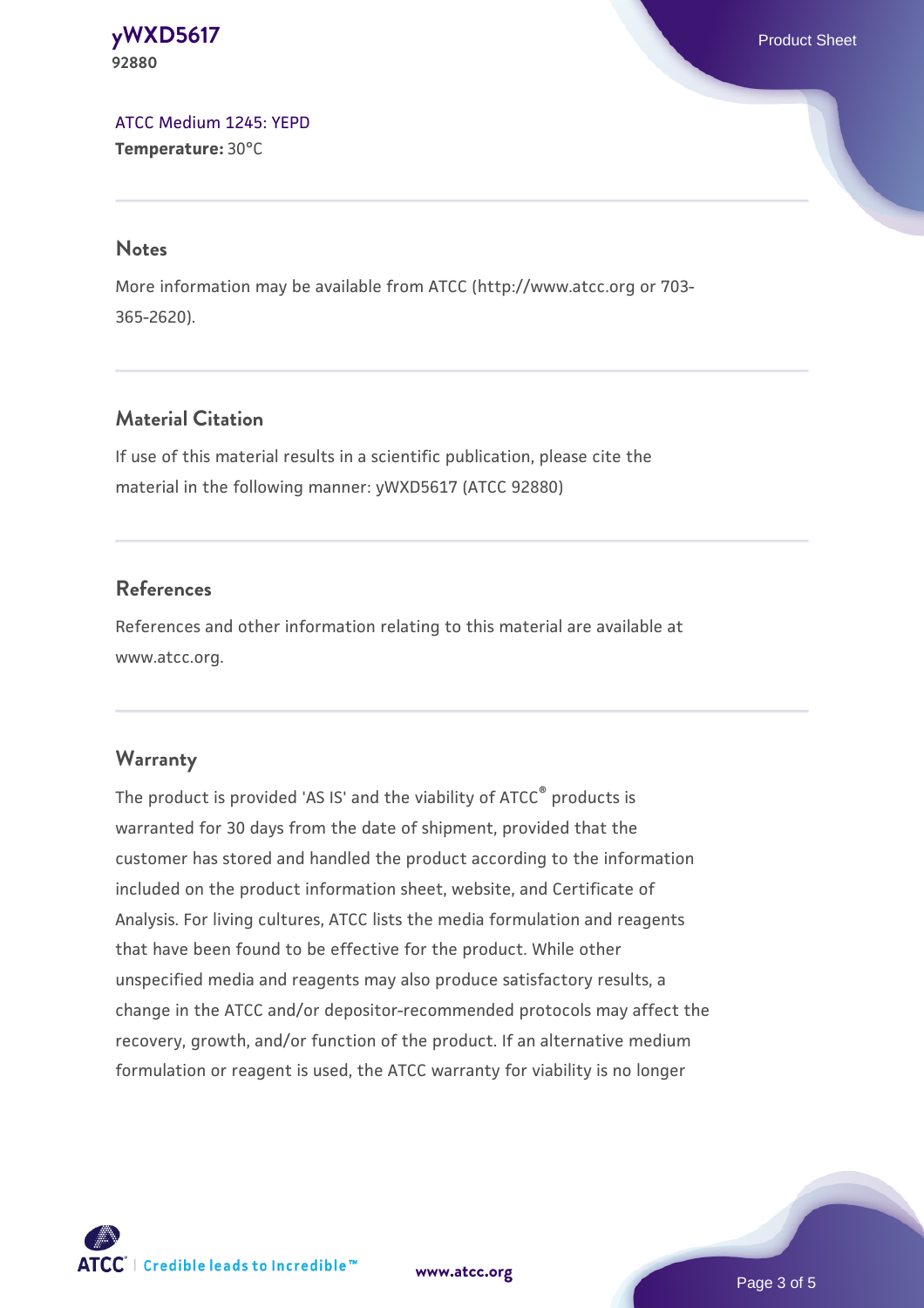**[yWXD5617](https://www.atcc.org/products/92880)** Product Sheet **92880**

valid. Except as expressly set forth herein, no other warranties of any kind are provided, express or implied, including, but not limited to, any implied warranties of merchantability, fitness for a particular purpose, manufacture according to cGMP standards, typicality, safety, accuracy, and/or noninfringement.

#### **Disclaimers**

This product is intended for laboratory research use only. It is not intended for any animal or human therapeutic use, any human or animal consumption, or any diagnostic use. Any proposed commercial use is prohibited without a license from ATCC.

While ATCC uses reasonable efforts to include accurate and up-to-date information on this product sheet, ATCC makes no warranties or representations as to its accuracy. Citations from scientific literature and patents are provided for informational purposes only. ATCC does not warrant that such information has been confirmed to be accurate or complete and the customer bears the sole responsibility of confirming the accuracy and completeness of any such information.

This product is sent on the condition that the customer is responsible for and assumes all risk and responsibility in connection with the receipt, handling, storage, disposal, and use of the ATCC product including without limitation taking all appropriate safety and handling precautions to minimize health or environmental risk. As a condition of receiving the material, the customer agrees that any activity undertaken with the ATCC product and any progeny or modifications will be conducted in compliance with all applicable laws, regulations, and guidelines. This product is provided 'AS IS' with no representations or warranties whatsoever except as expressly set forth herein and in no event shall ATCC, its parents, subsidiaries, directors, officers, agents, employees, assigns, successors, and affiliates be liable for indirect, special, incidental, or consequential damages of any kind in connection with or arising out of the customer's use of the product. While reasonable effort is made to ensure authenticity and reliability of materials on deposit, ATCC is not liable for damages arising from the misidentification or



**[www.atcc.org](http://www.atcc.org)**

Page 4 of 5